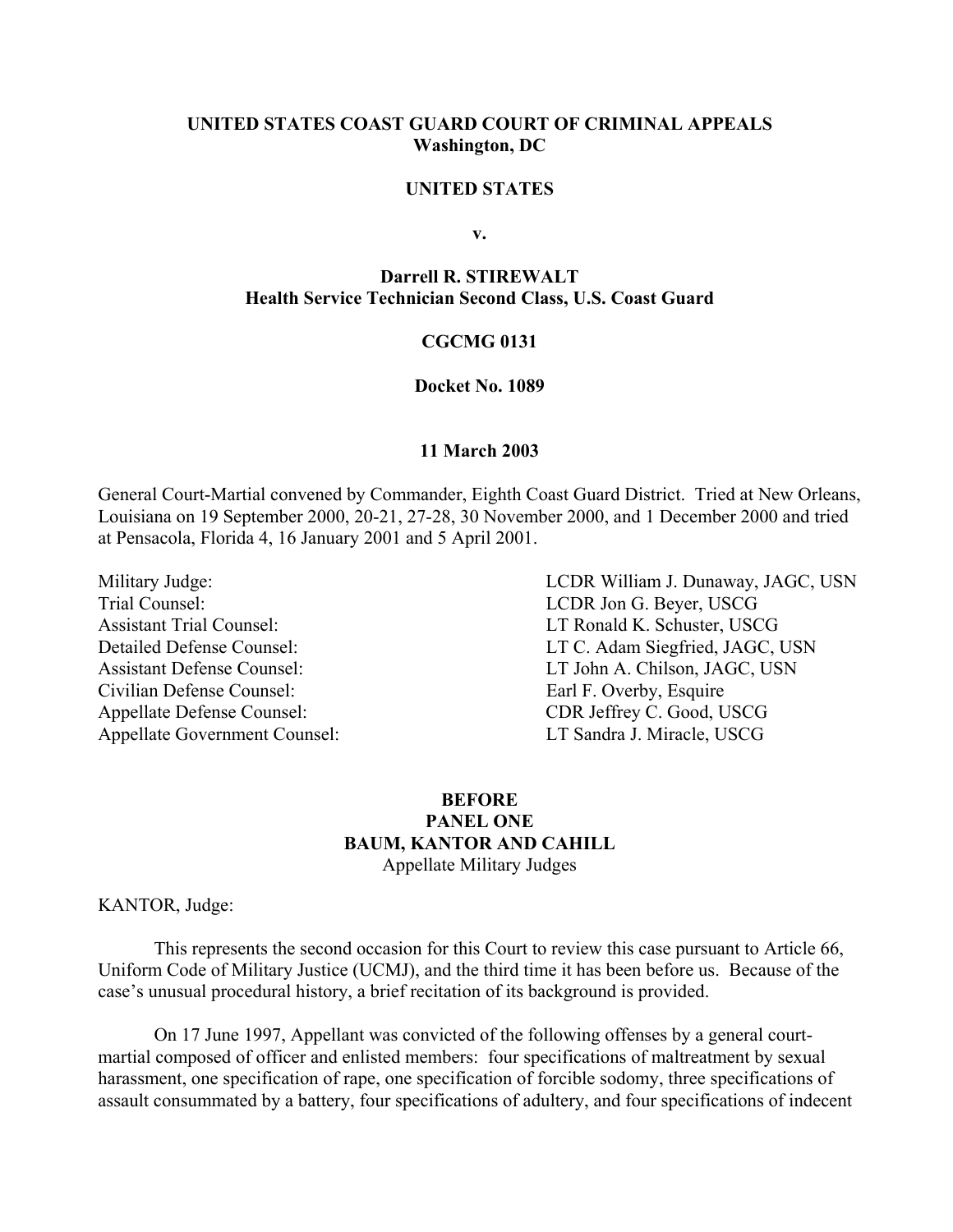assault, in violation of Articles 93, 120, 125, 128, and 134 of the UCMJ, respectively. Prior to sentencing, the original military judge dismissed two specifications of maltreatment, two specifications of assault consummated by a battery, and one specification of adultery as multiplicious. The members sentenced Appellant to reduction to paygrade E-1, forfeiture of all pay and allowances, confinement for ten years, and a dishonorable discharge. On 29 October 1997, the convening authority approved the findings and sentence and ordered it executed with the exception of the dishonorable discharge. For a detailed recitation of the facts underlying the aforementioned charges, see *United States v. Stirewalt,* 53 M.J. 582 (C.G. Ct. Crim. App. 2000).

On 16 May 2000, this Court held that the military judge improperly excluded evidence regarding the alleged rape victim's possible motive to lie, thereby prejudicing the Appellant's ability to present an effective defense. As a result, we set aside the findings of guilty as to the charges involving that witness, namely the charges of rape and forcible sodomy, along with one specification of assault consummated by a battery and two specifications of indecent assault. *Stirewalt*, 53 M.J. at 592. We then affirmed the remaining findings of guilty but set aside the sentence and authorized a rehearing. 53 M.J. at 592. The government moved for reconsideration and requested that the Court rewrite the opinion to eliminate alleged references to Military Rule of Evidence 412 (1995 ed.) protected material, which was denied. The government then petitioned the United States Court of Appeals for the Armed Forces for extraordinary relief, which was denied. *United States v. Stirewalt,*  54 M.J. 239 (C.A.A.F. 2000). On 13 July 2000, Appellant petitioned the same Court for a grant of review of his case. The government moved to dismiss the petition as premature, which was granted. *United States v. Stirewalt*, 54 M.J. 376 (C.A.A.F. 2000).

On 13 July 2000, the charges that had been set aside were again referred to a general courtmartial by the original convening authority, Commander, Eighth Coast Guard District. At the rehearing and before a different military judge, the Appellant made a motion to dismiss all charges and specifications referred for retrial based on evidence discovered after the original trial of unlawful command influence in violation of Article 37, UCMJ. According to the defense, the referral of charges to an Article 32 investigation in the original case may have been tainted by unlawful command influence; that witnesses may have been discouraged from coming forward on the Petitioner's behalf; that actions of the command may have resulted in the tainting of the member pool; and that the Article 32 investigating officer lacked independence in his actions as investigating officer and later as acting staff judge advocate to the convening authority while the disposition of the case was being discussed.

After considering the testimony and other evidence, the military judge found that there was no unlawful command influence on the initial disposition or subsequent referrals of charges and specifications, no unlawful action taken in an attempt to influence or bias any of the members or potential members, and no outside influence on the Article 32 investigating officer. However, the government failed to convince the military judge beyond a reasonable doubt that the facts presented on the issue of unlawful interference regarding access to witnesses did not constitute unlawful command influence. Also, without making a finding whether Article 6(c), UCMJ, had been violated, the military judge determined that the Article 32 investigating officer "was not aggressive enough in his attempts to shield himself from subsequent action on the same case that he served as IO." R. at App. Ex. LXXXI, p. 8. Based on his findings of fact, the military judge denied the motion to dismiss the charges and specifications due to unlawful command influence, but due to evidence of the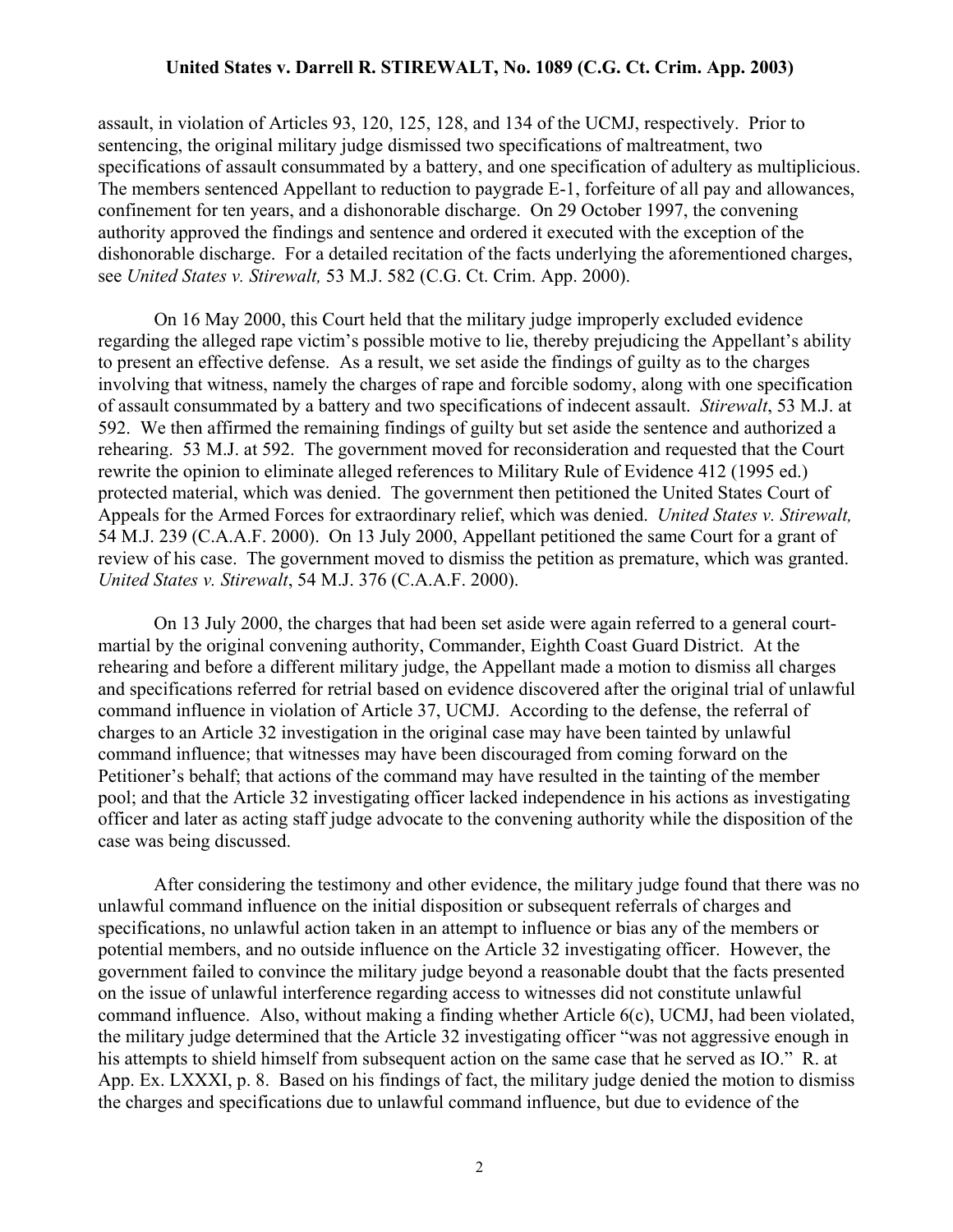cumulative effect of apparent unlawful command influence, the military judge took certain actions he deemed necessary to ensure a fair trial and to restore public confidence in the case. Those actions included, among other things, ensuring the defense had full access to witnesses, ordering the convening authority to designate a new place of trial outside the New Orleans area and ordering that the Article 32, UCMJ investigating officer, who was then serving as the Eighth District's Deputy Legal Officer, take no further action regarding this case and that he be removed from the rating chain of the assistant trial counsel.

On 18 January 2001, Appellant alleged that the remedial actions were not sufficient to cure the unlawful command influence and took an interlocutory appeal to this Court via a Petition for Extraordinary Relief. The government filed an answer to Appellant's petition, pursuant to this Court's order of 25 January 2001 and oral argument was heard on 28 February 2001. Immediately after the argument, the government moved this Court to allow briefing on the issue concerning the post-remand actions of the Article 32, UCMJ investigating officer while subsequently serving as the assistant legal officer to the Commander, Eighth Coast Guard District. The motion was granted and both parties filed briefs. In a published opinion on 9 April 2001, a majority of this Court specifically approved "the military judge's findings, his denial of the motion below, and the actions ordered by him to facilitate a fair rehearing and to restore public confidence in the case." *See Stirewalt v. Pluta*, 54 M.J. 925, 927 (C.G. Ct. Crim. App. 2001). Accordingly, the petition for a *writ of mandamus* was denied.

The Appellant subsequently elected trial by military judge alone. In accordance with a pretrial agreement, the Appellant pleaded guilty to a single specification of consensual sodomy. The military judge accepted his guilty plea. The government withdrew the remaining charges and specifications. Following a combined rehearing on sentence, the military judge sentenced Appellant to confinement for 90 days, reduction to paygrade E-4, and a reprimand. The pretrial agreement had no effect on the sentence. The convening authority approved the sentence and ordered it executed. The Chief Counsel of the Coast Guard again referred the case to this Court for review under Article 66, UCMJ, on 16 November 2001.

Appellant has assigned seven errors.<sup>[1](#page-2-0)</sup> This Court previously addressed assignments of error (AOE) I and III through VII in our decisions of 16 May 2000 and 9 April 2001. Appellant has not presented any new arguments on these issues and we do not believe it necessary to revisit them.

<span id="page-2-0"></span><sup>|&</sup>lt;br>|<br>| <sup>1</sup> I. Can a subordinate commander be said to have exercised independent judgment when the commander's third level supervisor, the District Chief of Staff, "forcefully" advised the commander that Appellant's charges were "too serious" to be handled at NJP or Special Court Martial and "needed to be heard . . . by an unlimited tribunal"? II. Appellant is entitled to credit against his reduction in rank for his 1393 days of "excess" confinement credit. III. Appellant was prejudiced when the investigating officer violated UCMJ Article 6(c) and R.C.M. 405(d)(1) by providing *ex parte* advice to both the convening authority and staff judge advocate upon remand from the Court of Criminal Appeals. IV. The *ex parte* contacts between the investigating officer, the convening authority, and the staff judge advocate violated Appellant's right to due process. V. The military judge erred in failing to recuse herself after calling military defense counsel "disingenuous" and mocking civilian defense counsel by asking a witness, with members present, if defense counsel sounded drunk. VI. Appellant was deprived of his Fifth Amendment right to remain silent when trial counsel repeatedly commented on the defense's failure to present "evidence," where the Appellant's testimony was the only logical source of evidence to rebut the government's case. VII. Appellant was materially prejudiced by a fundamentally unfair trial when evidence not introduced at trial was improperly given to and seen by the President and at least one other panel member during deliberations on findings.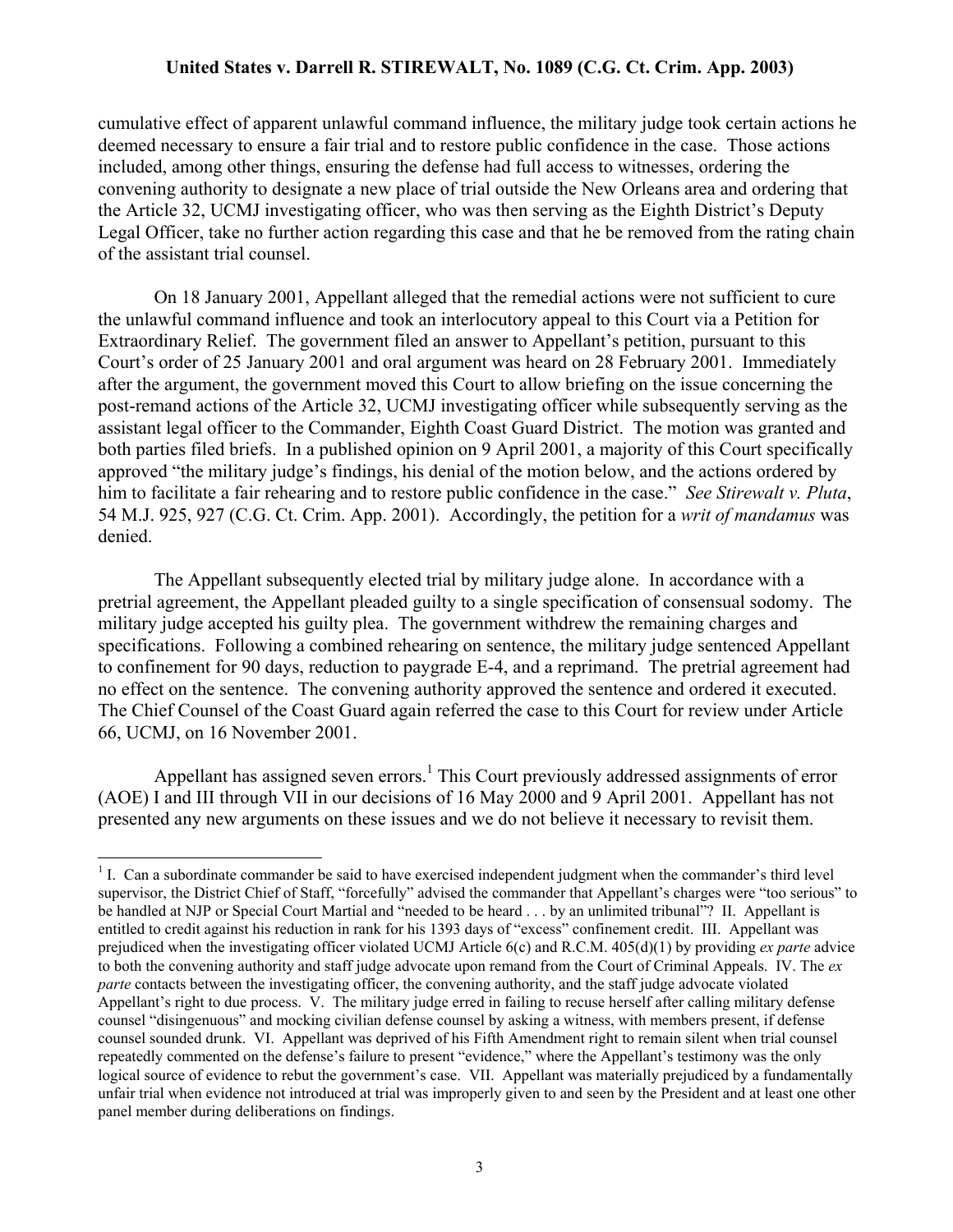Therefore, for the reasons given in our prior decisions, AOE I and III through VII are rejected. The remaining issue is AOE II concerning the Appellant's right to credit against his reduction in rank.

With regard to AOE II, the Appellant is asking that credit for 1393 days of "excess" confinement be applied against the adjudged reduction in rank. At the time of his rehearing, Appellant had served 140 days of pretrial confinement and 1003 days of post trial confinement. Appellant had also earned 340 days of "good time credit" during the period of his post trial confinement, for a total of 1483 days credit. Subtracting the 90 days of confinement awarded at his rehearing, this leaves 1393 days for which no confinement offset can be applied. Rule for Courts-Martial (RCM) 1107(f)(5)(A) states that after a rehearing, an "accused shall be credited with any kind or amount of the former sentence included within the new sentence that was served or executed before the time it was disapproved or set aside." *See United States v. Rosendahl*, 53 M.J. 344, 347 (C.A.A.F. 2000); *United States v. Ruppel*, 49 M.J. 247, 252-53 (C.A.A.F. 1998). Regarding confinement, if a person is subsequently re-convicted of an offense for which he has already served time in confinement, that time must be credited towards the new sentence imposed. *North Carolina v. Pearce*, 395 U.S. 711 (1969). However, as Appellant recognizes, there is no provision in the UCMJ on how to credit legal confinement towards forms of punishment other than confinement. Nevertheless, Appellant cites *Rosendahl* and RCM 305(k) as support for disapproving the reduction to paygrade E-4.

RCM 305(k) sets the standard for meaningful credit from improper pretrial confinement. In *Rosendahl*, the Court stated that RCM 305(k) "should govern application of credits for punishment imposed at an earlier court-martial for purposes of addressing former-jeopardy concerns." *Rosendahl*, 53 M.J. at 347. However, the Court also noted that RCM 305(k) does not authorize application of the credit against punishment in the form of reduction or punitive discharge and held that "similar considerations should govern application of credits for punishments imposed at an earlier court-martial for purposes of addressing former-jeopardy concerns." 53 M.J. at 347. However, the United States Court of Appeals for the Armed Forces did leave undecided whether a different result might be warranted in a case involving lengthy confinement when it said:

> We decline to create an equivalence between two such traditionally distinct types of punishment, particularly where the period of confinement to be credited is relatively short. Whether a different result might be warranted in a case involving lengthy confinement is a matter we need not address until such a case is presented to us.

### *Id.* at 348.

Whatever comfort the Appellant may have taken from these words now appears to have been extinguished by a recent decision of our higher Court in *United States v. Josey*, 58 M.J. 105 (C.A.A.F. 2003). In *Josey*, the Appellant was seeking credit against his reduction in rank for serving 30 months and 28 days of post-trial confinement as part of a sentence that was later set aside when the subsequently approved sentence did not include confinement. Noting the language in *Rosendahl*  regarding lengthy confinement, the Court nevertheless concluded that "reprimands, reduction in rank, and punitive separations are so qualitatively different from other punishments that conversion is not